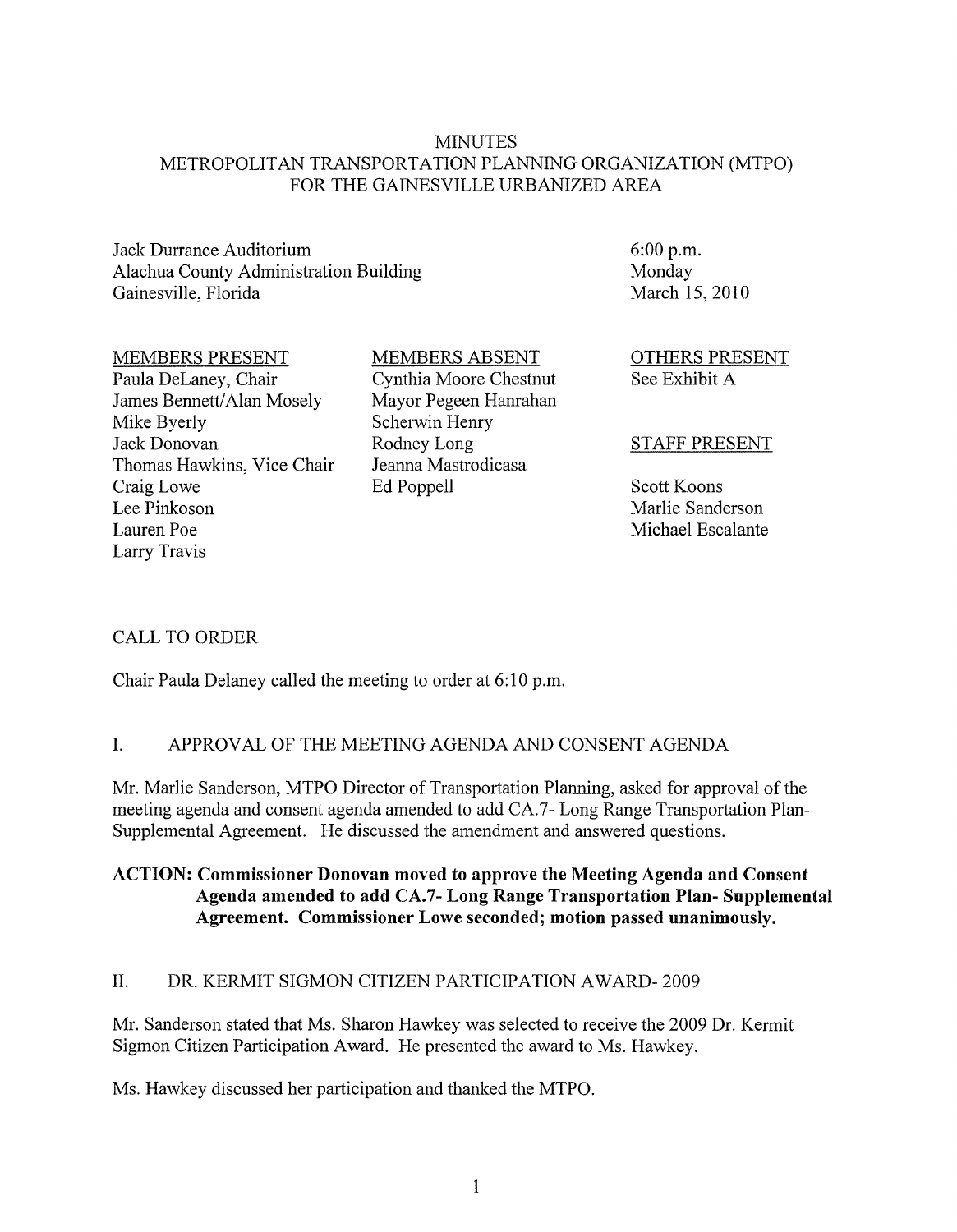Several MTPO members thanked Ms. Hawkey for her participation on the Citizens Advisory Committee and her work related to other transportation planning issues.

## III. GAINESVILLE REGIONAL TRANSIT SYSTEM RAPID TRANSIT FEASIBILITY **STUDY**

Mr. Sanderson stated that the Gainesville Regional Transit System Rapid Transit Feasibility Study has been completed.

Mr. Doug Robinson, Regional Transit System Chief Transit Planner, discussed the bus rapid transit (BRT) study process and introduced Mr. Bill Morris, Center for Urban Transportation Research (CUTR) Senior Research Associate.

Mr. Morris discussed the study and answered questions.

Mr. Robinson and Mr. Mike Fay, Alachua County Public Works Development Program Manager, discussed the coordination of the BRT Study with the County's Mobility Plan.

## ACTION: Commissioner Lowe moved to approve the Gainesville Regional Transit System Rapid Transit Feasibility Study. Commissioner Donovan seconded; motion passed unanimously.

## IV. PLANNING FOR PEAK OIL 2020

Mr. Sean McLendon, Alachua County Sustainability Program Manager, discussed peak oil issues. He also introduced Dr. Stephen Humphrey, University of Florida School of Natural Resources and Environment Director.

Dr. Humphrey gave a presentation on Sustainable Use and Depletion of Natural Resources: A Conceptual Framework and answered questions.

# V. LONG RANGE TRANSPORTATION PLAN (LRTP) UPDATE

Mr. Sanderson introduced Mr. Whit Blanton, Renaissance Planning Group Vice President.

# A. VISION STATEMENT, GOALS AND OBJECTIVES

Mr. Blanton discussed the draft LRTP Vision Statement, Goals and Objectives and answered questions.

ACTION: Commissioner Byerly moved to approve the Year 2035 Long Range Transportation Plan Vision Statement, Goals and Objectives. Commissioner Lowe seconded. Commissioner Pinkoson requested that the Vision Statement be separated from the Goals and Objectives for this action.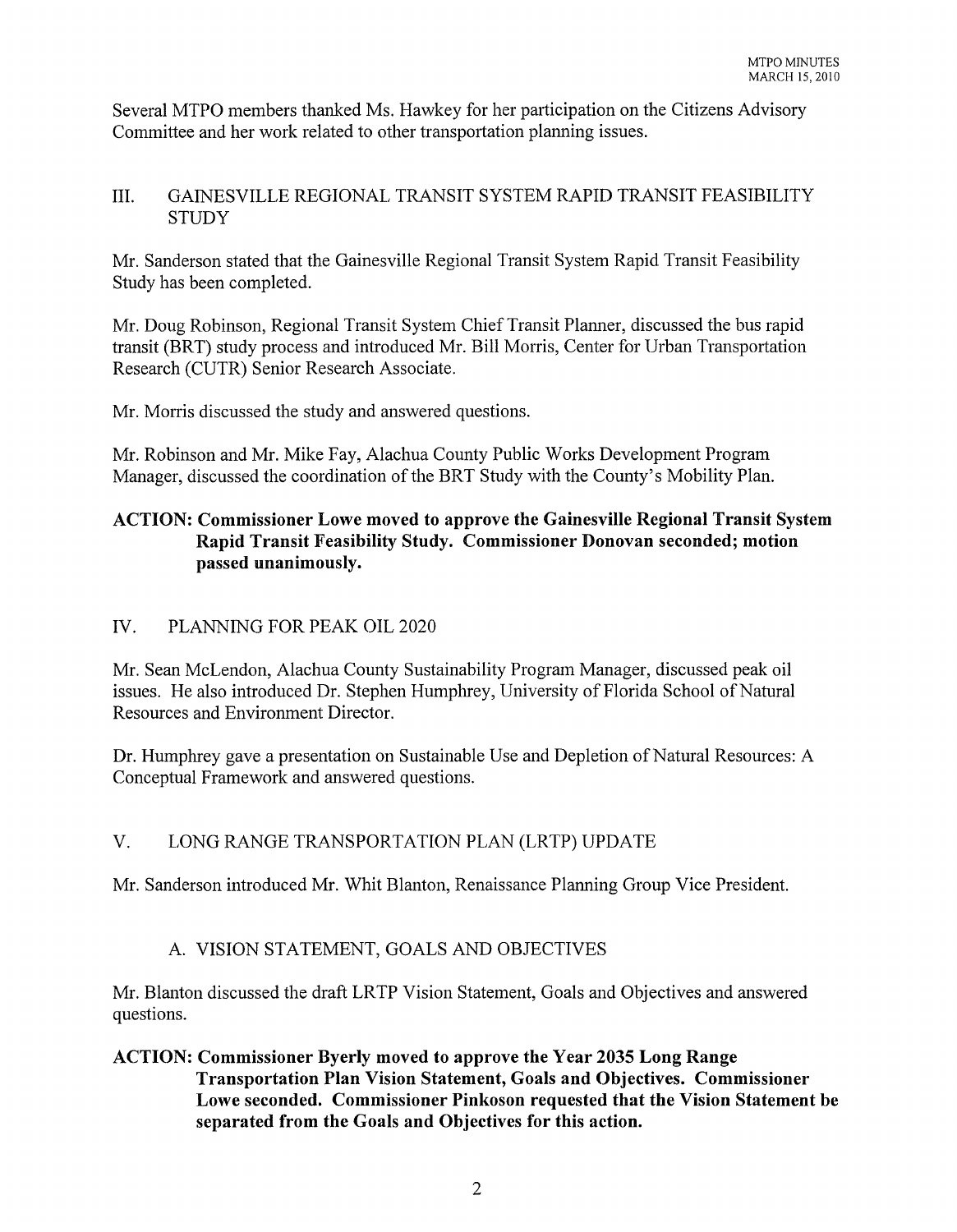## SPLIT ACTION-PART ONE:

Commissioner Byerly moved to approve the Year 2035 Long Range Transportation Plan Vision Statement. Commissioner Lowe seconded; motion passed 5 to 2.

## SPLIT ACTION-PART TWO:

Commissioner Byerly moved to approve the Year 2035 Long Range Transportation Plan Goals and Objectives. Commissioner Lowe seconded; motion passed unanimously.

#### B. WORKSHOP OVERVIEW

Mr. Blanton gave an overview of the Year 2035 LRTP Workshop held on February 16,2010.

## C. THREE RECOMMENDED ALTERNATIVE NETWORKS

Mr. Blanton discussed Alternative Network One- Transit Emphasis, Alternative Network Two-Highway emphasis and Alternative network Three- Street Car-Bus Rapid Transit Emphasis and answered questions.

## ACTION: Commissioner Lowe moved to approve Alternative Network One-Transit Emphasis, Alternative Network Two- Highway Emphasis and Alternative Network Three-Street CarlBus Rapid Transit Emphasis for testing and evaluation. Commissioner Byerly seconded.

A member of the MTPO discussed his concerns regarding the modeling of transit service frequency and span-of-service.

Mr. Robinson discussed BRT service and frequencies.

#### FRIENDLY AMENDMENT:

Commissioner Lowe recommended the use of Federal Transit Administration (FTA) Section 5309 criteria for peak and off peak frequency and span-of-service for Bus Rapid Transit testing and evaluation. Commissioner Byerly agreed.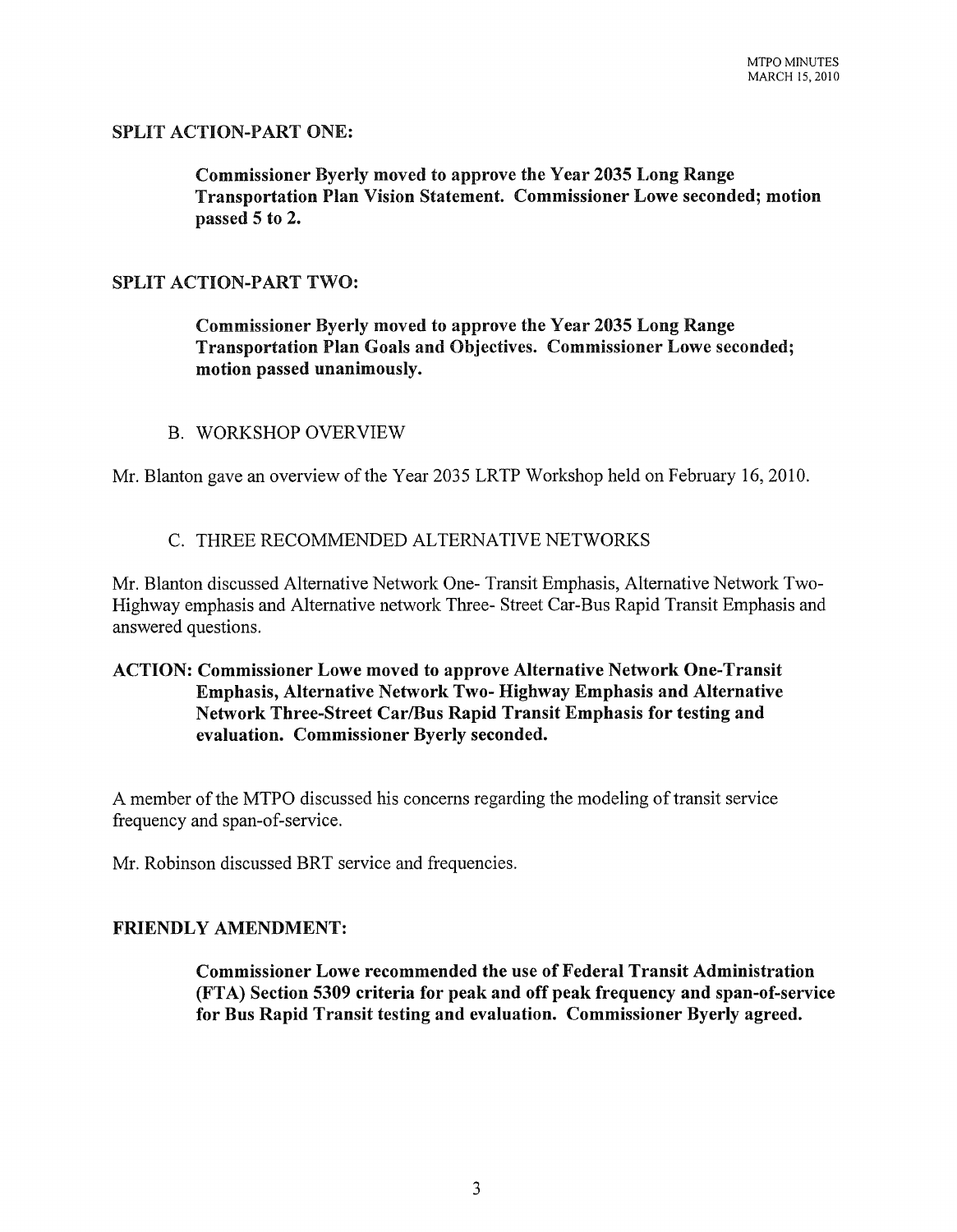## ACTION AS AMENDED:

Commissioner Lowe moved to approve Alternative Network One-Transit Emphasis, Alternative Network Two- Highway Emphasis and Alternative Network Three-Street CarlBus Rapid Transit Emphasis for testing and evaluation with the use of Federal Transit Administration (FTA) Section 5309 criteria for peak and off peak frequency and span-of-service for Bus Rapid Transit. Commissioner Byerly seconded; motion passed unanimously.

## VI. FDOT FLORIDA TRANSPORTATION PLAN HORIZON 2060

Mr. Sanderson asked if the MTPO would like to receive a presentation concerning the FDOT Florida Transportation Plan Horizon 2060.

## ACTION: Commissioner Byerly moved to have the MTPO receive a presentation on the FDOT Florida Transportation Plan Horizon 2060. Commissioner Lowe seconded; motion passed unanimously.

#### VII. NEXT MTPO MEETING

Mr. Sanderson recommended that the MTPO meet on May 10 at 3 :00 p.m.

#### It was a consensus of the MTPO meet on May 10 at 3:00 p.m.

#### VIII. COMMENTS

#### A. MTPO MEMBERS

A member of the MTPO discussed a revision to the Long Range Transportation Plan Vision Statement that was approved earlier in the meeting.

Mr. Sanderson said that MTPO staff would take a look at his suggestions and place any proposed modifications to the Vision Statement on the next meetings' Consent Agenda.

#### B. CITIZENS

Mr. Dave Bruderly, Wise Gas, Inc. Engineer, noted that the State of Florida awarded \$3 million to build 11 natural gas vehicle fueling stations. He also said that there was more than \$1 million Federal Stimulus funds still available. He discussed Wise Gas' interest with building a coalition with the City of Gainesville, Alachua County, Regional Transit System and any other interested parties on the establishment of a natural gas vehicle fueling station in Gainesville and answered questions.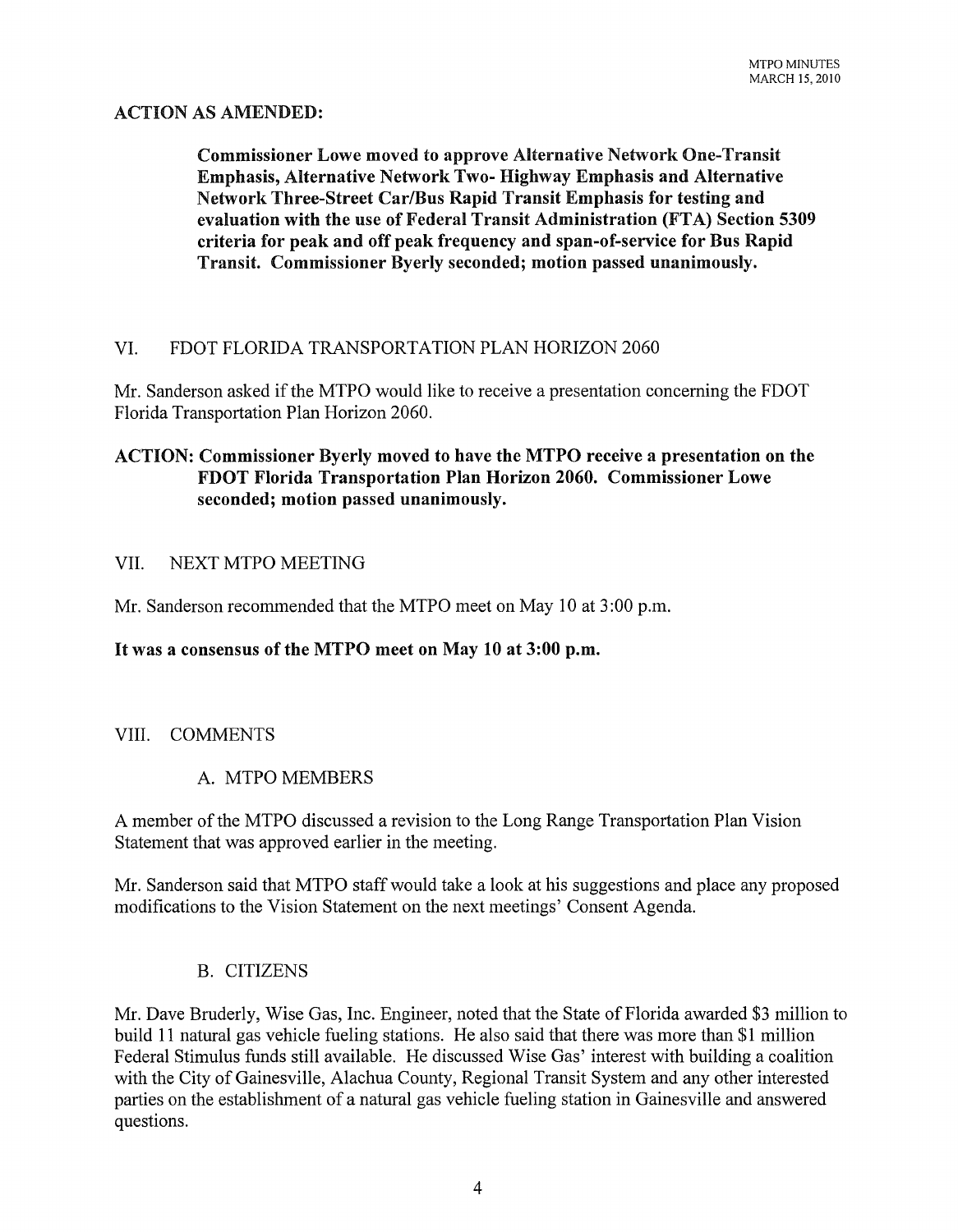A member of the MTPO asked Mr. Bruderly to send letters to the City Commission and County Commission so lthat they can refer them to their respective staffs.

A member of the MTPO noted that looking into a natural gas fueling station was already a referral from the City's Regional Utilities Committee to the City Commission. He suggested that Mr. Bruderly contact Gainesville Regional Utilities.

C. CHAIR'S REPORT

There was no Chair's Report.

ADJOURNMENT

Chair Delaney adjourned the meeting at 8:26 p.

S/11 D<br>Date Cynthia Moore Chestnut, Secretary/Treasurer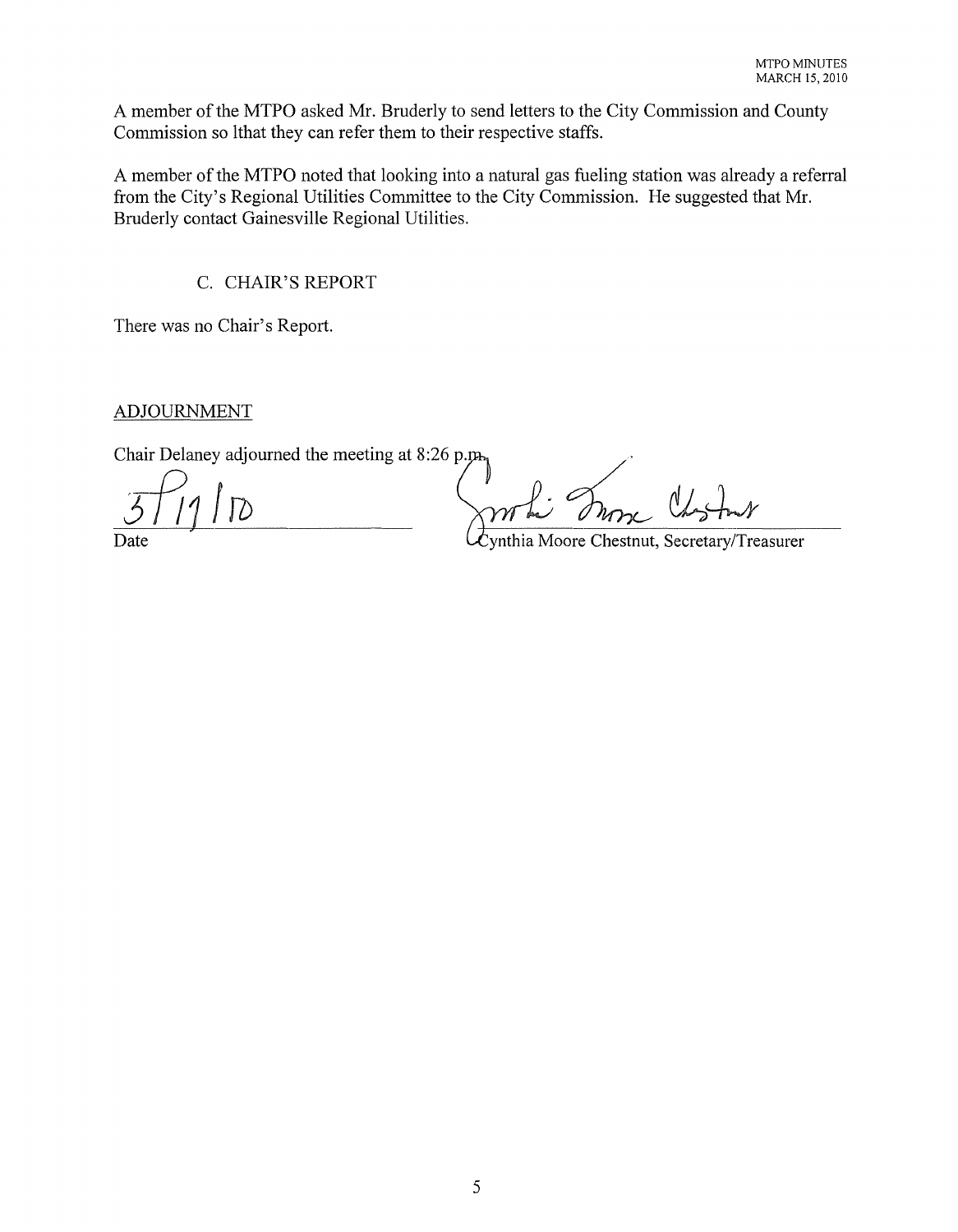## EXHIBIT A

| <b>Interested Citizens</b> | <b>Alachua County</b> | <b>City of Gainesville</b> |
|----------------------------|-----------------------|----------------------------|
| Whit Blanton               | Mike Fay              | Russ Blackburn             |
| Dave Bruderly              | Sean McLendon         | Paul Folker                |
| David Coffey               | Jonathan Paul         | Debbie Leistner            |
| Sally Dickerson            | Randall Reid          | Doug Robinson              |
| <b>Bill Gilbert</b>        | David Schwartz        | Teresa Scott               |
| Rae Marie Gilbert          |                       |                            |
| Jim Hawkey                 |                       |                            |
| Sharon Hawkey              |                       |                            |
| Stephen Humphrey           |                       |                            |
| <b>Bill Morris</b>         |                       |                            |
|                            |                       |                            |

#### Florida Department of Transportation

Karen Taulbee

 $*$  By telephone

 $\hat{\mathbf{r}}$ 

# Provided written comments

T:IMikelem IOlmtpolminuteslmarlSmin doc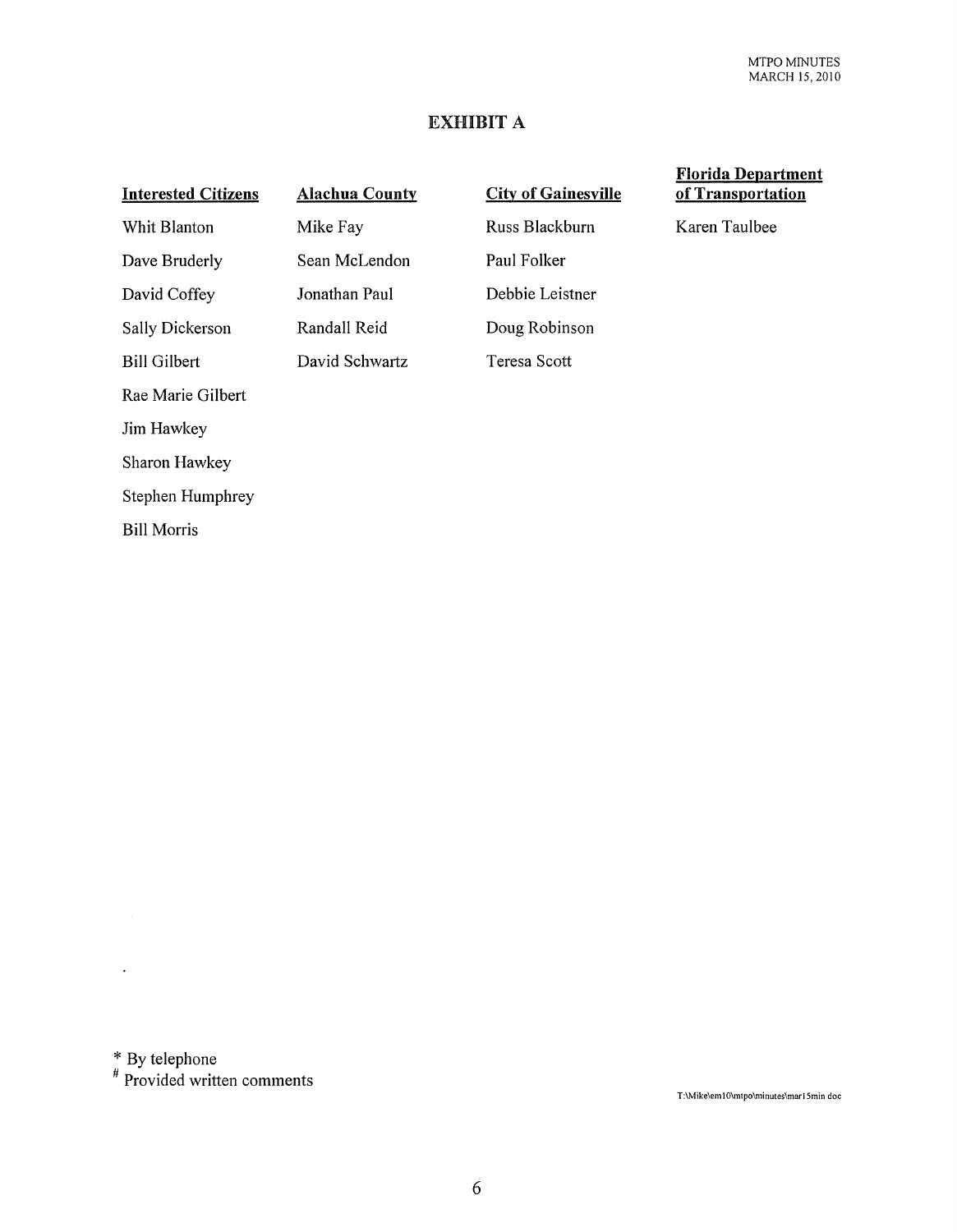

## CONSENT AGENDA METROPOLITAN TRANSPORTATION PLANNING ORGANIZATION FOR THE GAINESVILLE URBANIZED AREA

Jack Durrance Auditorium Monday, 6:00 p.m. Alachua County Administration Building Gainesville, Florida

March 15, 2010

#### STAFF RECOMMENDATION

| Page $*9$  | CA.1 | <b>MTPO Minutes- December 14, 2009</b>                                                                                         | <b>APPROVE MINUTES</b>                                           |
|------------|------|--------------------------------------------------------------------------------------------------------------------------------|------------------------------------------------------------------|
|            |      | This set of MTPO minutes is ready for review                                                                                   |                                                                  |
| Page $*23$ | CA.2 | <b>Certification Review</b>                                                                                                    | <b>AUTHORIZE CHAIR TO SIGN</b><br><b>CERTIFICATION STATEMENT</b> |
|            |      | FDOT has conducted its annual certification review of the MTPO planning<br>program and recommends that it be certified         |                                                                  |
| Page $*27$ | CA.3 | <b>MTPO Audit</b>                                                                                                              | APPROVE STAFF RECOMMENDATION                                     |
|            |      | The Regional Planning Council and MTPO jointly select an auditor to prepare<br>a joint audit                                   |                                                                  |
| Page $*29$ | CA.4 | <b>Transportation Disadvantaged Program-</b><br>2010-2011 Planning Grant Application                                           | <b>APPROVE STAFF</b><br><b>RECOMMENDATION</b>                    |
|            |      | This grant application will provide funds for MTPO staff to provide staff<br>services to the Alachua County Coordinating Board |                                                                  |